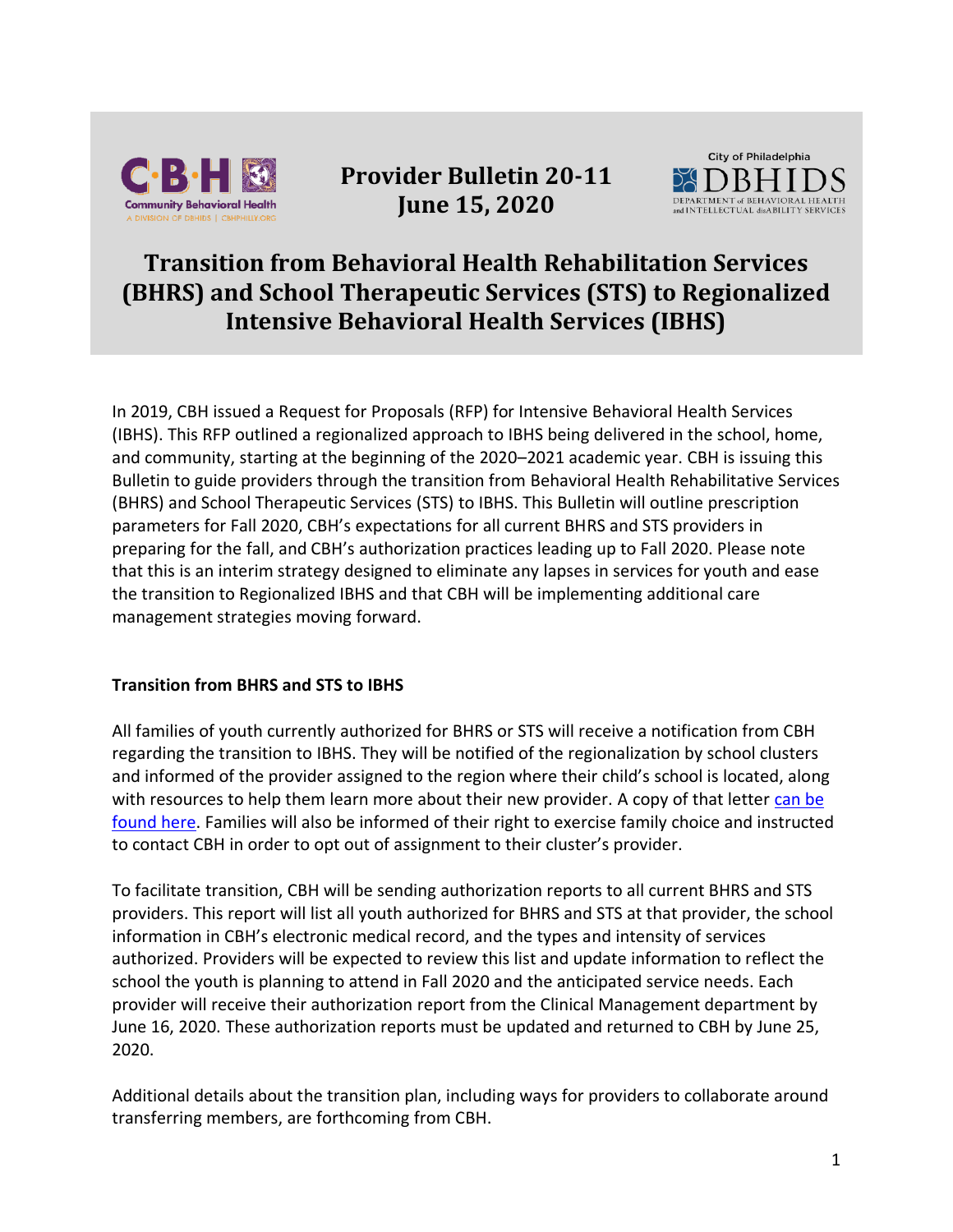#### **Expectations for Current BHRS and STS Providers**

In order to facilitate transitions for each youth, and to support providers in planning for the fall, all current BHRS and STS providers must complete an updated Written Order for IBHS for any youth they believe will need IBHS in the fall. These orders must be received by CBH by August 14, 2020. If the youth in question will be transitioning to a new provider in the fall, the Written Order must include a completed Progress Monitoring Form, which was published in [CBH](https://cbhphilly.org/cbh-providers/oversight-and-monitoring/cbh-provider-manual/provider-bulletins/)  [Provider Bulletin 20-02.](https://cbhphilly.org/cbh-providers/oversight-and-monitoring/cbh-provider-manual/provider-bulletins/) CBH will facilitate sharing of this information with the new provider as a part of the transition process. In addition, this information can be used by new providers to inform the initial IBHS assessment within 15 days of service initiation and completion of the Individual Treatment Plan within 30 days of service initiation which, per regulations, must be completed. A Functional Behavioral Assessment (FBA) will not be required by CBH during this initial assessment period but may be completed at provider discretion. FBAs will be required for all subsequent requests for Behavioral Health Technician (BHT) services.

### **IBHS Services in Fall of 2020: Initial Authorization**

CBH must receive all Written Orders for services for Fall 2020 by August 14, 2020, in order to ensure continuity of care during the transition as well as to support providers in planning.

For the period of initial transition, all youth will be authorized for the same amount of services to allow for flexible service delivery while transitioning back to school. Services will be authorized in the following amounts, as reflected on the IBHS Written Order Template, which has been updated to include Regionalized IBHS:

- Behavior Consultant (BC): up to 20 hours per month
- Mobile Therapist (MT): up to 20 hours per month
- Group Mobile Therapist (Group MT): up to four hours per month
- Behavioral Health Technician (BHT): up to 120 hours per month

This updated template [can be found here](https://cbhphilly.org/wp-content/uploads/2020/06/CBH_Provider-Bulletin_20-11_BHRS-IBHS-Transition_Written-Order-Letter_2020-06-15_Attachment.docx) and is linked below this Bulletin.

Please note each amount is **up to** and should be used as is clinically needed. It is expected that most youth will not need the maximum hours authorized.

Applied Behavior Analysis (ABA), Evidence-Based Individual Services, and Group Services continue to be available for individuals as reflected on the Written Order Letter.

### **Initial Authorization Length for Regionalized IBHS**